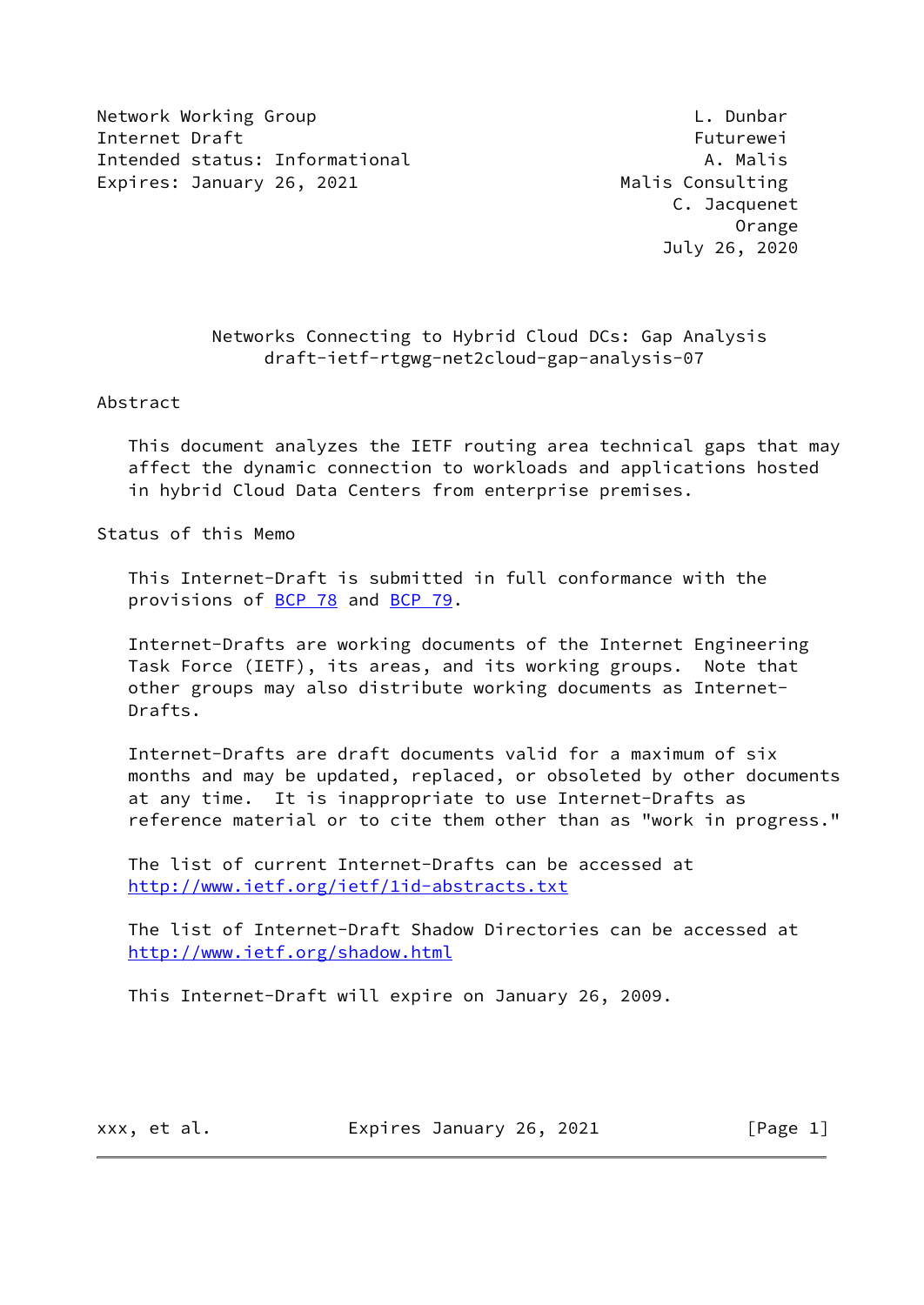# Copyright Notice

 Copyright (c) 2020 IETF Trust and the persons identified as the document authors. All rights reserved.

This document is subject to **[BCP 78](https://datatracker.ietf.org/doc/pdf/bcp78)** and the IETF Trust's Legal Provisions Relating to IETF Documents [\(http://trustee.ietf.org/license-info](http://trustee.ietf.org/license-info)) in effect on the date of publication of this document. Please review these documents carefully, as they describe your rights and restrictions with respect to this document. Code Components extracted from this document must include Simplified BSD License text as described in Section 4.e of the **[Trust Legal Provisions](https://trustee.ietf.org/license-info)** and are provided without warranty as described in the Simplified BSD License.

## Table of Contents

| 2. Conventions used in this document3<br>3. Gap Analysis for Accessing Cloud Resources4<br>$3.1$ . Multiple PEs connecting to virtual CPEs in Cloud DCs 6<br>3.2. Access Control for workloads in the Cloud DCs6<br>3.4. BGP between PEs and remote CPEs via Internet<br>3.5. Multicast traffic from/to the remote edges<br>4. Gap Analysis of Traffic over Multiple Underlay Networks 9<br>5.1. Control Plane for Cloud Access via Heterogeneous Networks11<br>$5.2.1$ . Lack ways to differentiate traffic in Cloud DCs $12$<br>5.3. SECURE-EVPN/BGP-EDGE-DISCOVERY12<br>$5.5$ . Preventing attacks from Internet-facing ports14<br>7. |  |  |
|------------------------------------------------------------------------------------------------------------------------------------------------------------------------------------------------------------------------------------------------------------------------------------------------------------------------------------------------------------------------------------------------------------------------------------------------------------------------------------------------------------------------------------------------------------------------------------------------------------------------------------------|--|--|
|                                                                                                                                                                                                                                                                                                                                                                                                                                                                                                                                                                                                                                          |  |  |
|                                                                                                                                                                                                                                                                                                                                                                                                                                                                                                                                                                                                                                          |  |  |
|                                                                                                                                                                                                                                                                                                                                                                                                                                                                                                                                                                                                                                          |  |  |
|                                                                                                                                                                                                                                                                                                                                                                                                                                                                                                                                                                                                                                          |  |  |
|                                                                                                                                                                                                                                                                                                                                                                                                                                                                                                                                                                                                                                          |  |  |
|                                                                                                                                                                                                                                                                                                                                                                                                                                                                                                                                                                                                                                          |  |  |
|                                                                                                                                                                                                                                                                                                                                                                                                                                                                                                                                                                                                                                          |  |  |
|                                                                                                                                                                                                                                                                                                                                                                                                                                                                                                                                                                                                                                          |  |  |
|                                                                                                                                                                                                                                                                                                                                                                                                                                                                                                                                                                                                                                          |  |  |
|                                                                                                                                                                                                                                                                                                                                                                                                                                                                                                                                                                                                                                          |  |  |
|                                                                                                                                                                                                                                                                                                                                                                                                                                                                                                                                                                                                                                          |  |  |
|                                                                                                                                                                                                                                                                                                                                                                                                                                                                                                                                                                                                                                          |  |  |
|                                                                                                                                                                                                                                                                                                                                                                                                                                                                                                                                                                                                                                          |  |  |
|                                                                                                                                                                                                                                                                                                                                                                                                                                                                                                                                                                                                                                          |  |  |
|                                                                                                                                                                                                                                                                                                                                                                                                                                                                                                                                                                                                                                          |  |  |
|                                                                                                                                                                                                                                                                                                                                                                                                                                                                                                                                                                                                                                          |  |  |
|                                                                                                                                                                                                                                                                                                                                                                                                                                                                                                                                                                                                                                          |  |  |
|                                                                                                                                                                                                                                                                                                                                                                                                                                                                                                                                                                                                                                          |  |  |
|                                                                                                                                                                                                                                                                                                                                                                                                                                                                                                                                                                                                                                          |  |  |
|                                                                                                                                                                                                                                                                                                                                                                                                                                                                                                                                                                                                                                          |  |  |
|                                                                                                                                                                                                                                                                                                                                                                                                                                                                                                                                                                                                                                          |  |  |
|                                                                                                                                                                                                                                                                                                                                                                                                                                                                                                                                                                                                                                          |  |  |
|                                                                                                                                                                                                                                                                                                                                                                                                                                                                                                                                                                                                                                          |  |  |
|                                                                                                                                                                                                                                                                                                                                                                                                                                                                                                                                                                                                                                          |  |  |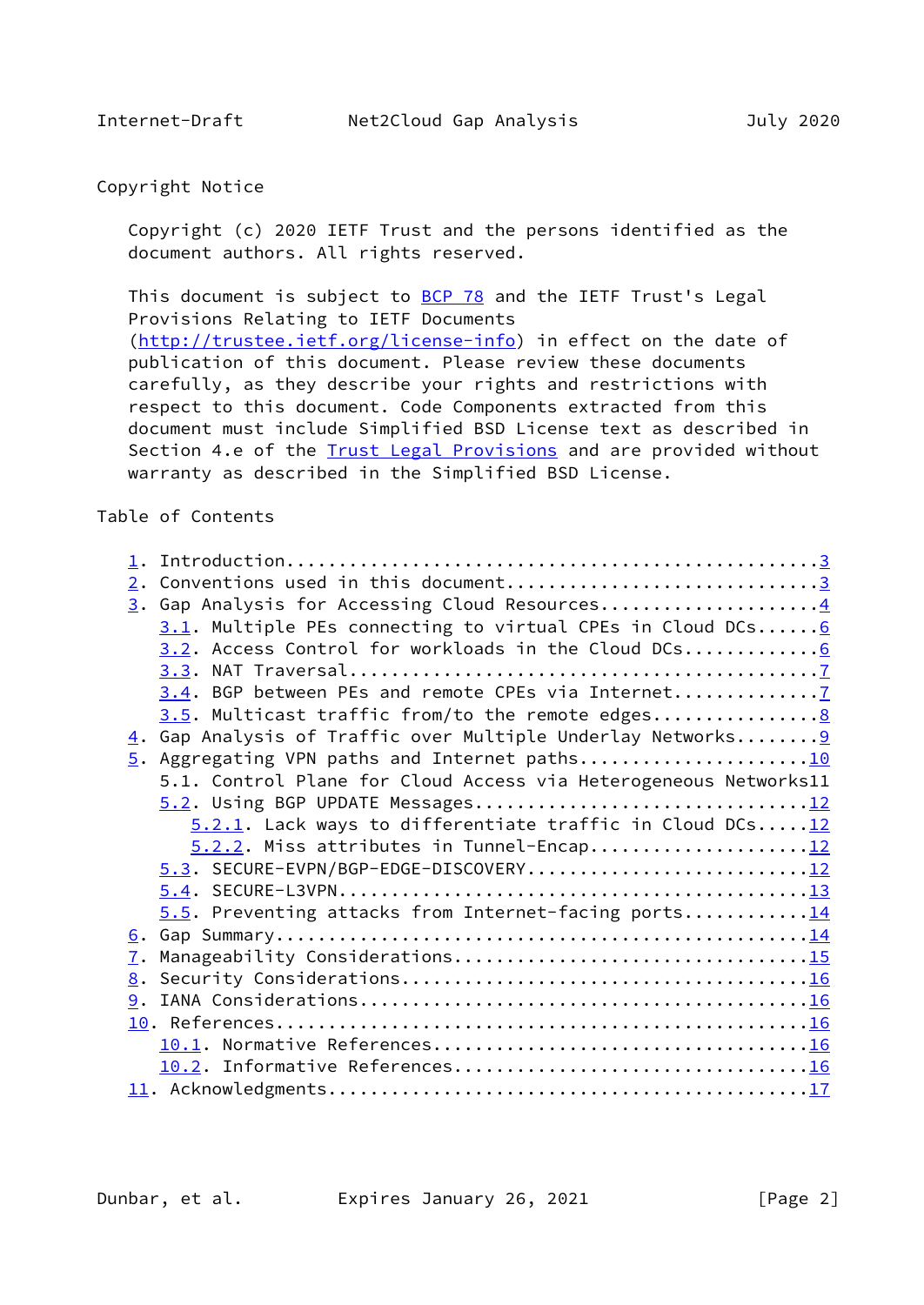<span id="page-2-1"></span><span id="page-2-0"></span>[1](#page-2-0). Introduction

 [Net2Cloud-Problem] describes the problems enterprises face today when interconnecting their branch offices with dynamic workloads hosted in third party data centers (a.k.a. Cloud DCs). In particular, this document analyzes the available routing protocols to identify whether there are any gaps that may impede such interconnection which may for example justify additional specification effort to define proper protocol extensions.

 For the sake of readability, an edge, C-PE, or CPE are used interchangeably throughout this document. More precisely:

- . Edge: may include multiple devices (virtual or physical);
- . C-PE: provider-owned edge, e.g. for SECURE-EVPN's PE-based
- BGP/MPLS VPN, where PE is the edge node;
- . CPE: device located in enterprise premises.
- <span id="page-2-2"></span>[2](#page-2-2). Conventions used in this document
	- Cloud DC: Third party Data Centers that usually host applications and workload owned by different organizations or tenants.
	- Controller: Used interchangeably with Overlay controller to manage overlay path creation/deletion and monitor the path conditions between sites.
	- CPE-Based VPN: Virtual Private Network designed and deployed from CPEs. This is to differentiate from most commonly used PE-based VPNs a la [RFC 4364.](https://datatracker.ietf.org/doc/pdf/rfc4364)
	- OnPrem: On Premises data centers and branch offices

Dunbar, et al. Expires January 26, 2021 [Page 3]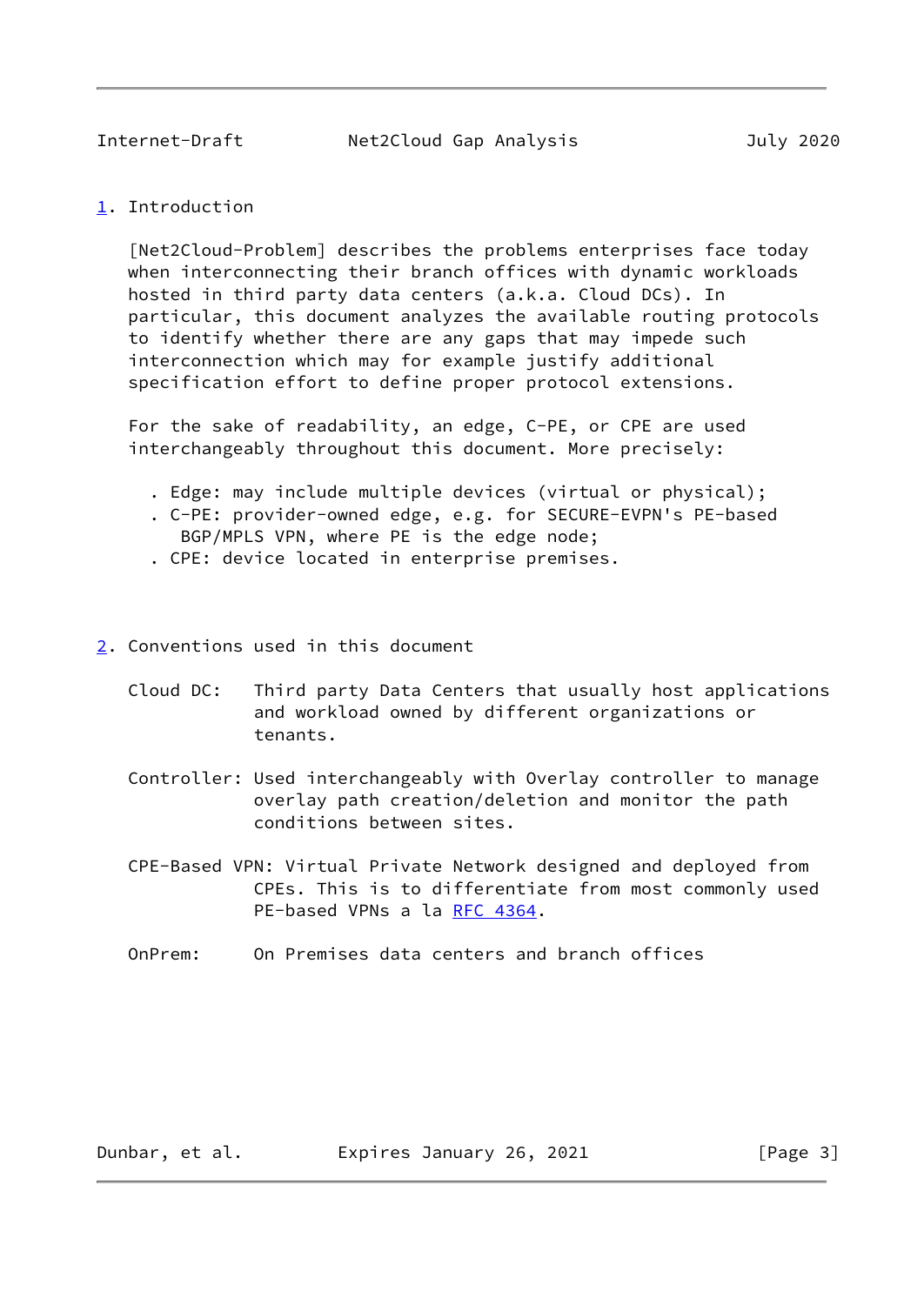#### <span id="page-3-1"></span><span id="page-3-0"></span>[3](#page-3-0). Gap Analysis for Accessing Cloud Resources

 Because of the ephemeral property of the selected Cloud DCs for specific workloads/Apps, an enterprise or its network service provider may not have direct physical connections to the Cloud DCs that are optimal for hosting the enterprise's specific workloads/Apps. Under those circumstances, an overlay network design can be an option to interconnect the enterprise's on-premises data centers & branch offices to its desired Cloud DCs.

 However, overlay paths established over the public Internet can have unpredictable performance, especially over long distances. Therefore, it is highly desirable to minimize the distance or the number of segments that traffic had to be forwarded over the public Internet.

 The Metro Ethernet Forum's Cloud Service Architecture [MEF-Cloud] also describes a use case of network operators using Overlay paths over an LTE network or the public Internet for the last mile access where the VPN service providers cannot always provide the required physical infrastructure.

 In some scenarios, some overlay edge nodes may not be directly attached to the PEs that participate to the delivery and the operation of the enterprise's VPN.

 When using an overlay network to connect the enterprise's sites to the workloads hosted in Cloud DCs, the existing C-PEs at enterprise's sites have to be upgraded to connect to the said overlay network. If the workloads hosted in Cloud DCs need to be connected to many sites, the upgrade process can be very expensive.

 [Net2Cloud-Problem] describes a hybrid network approach that extends the existing MPLS-based VPNs to the Cloud DC Workloads over the access paths that are not under the VPN provider's control. To make it work properly, a small number of the PEs of the BGP/MPLS VPN can be designated to connect to the remote workloads via secure IPsec tunnels. Those designated PEs are shown as fPE (floating PE or smart PE) in Figure 3. Once the secure IPsec tunnels are established, the workloads hosted in Cloud DCs can be reached by the enterprise's VPN without upgrading all of the enterprise's CPEs. The

| Dunbar, et al. | Expires January 26, 2021 | [Page 4] |
|----------------|--------------------------|----------|
|----------------|--------------------------|----------|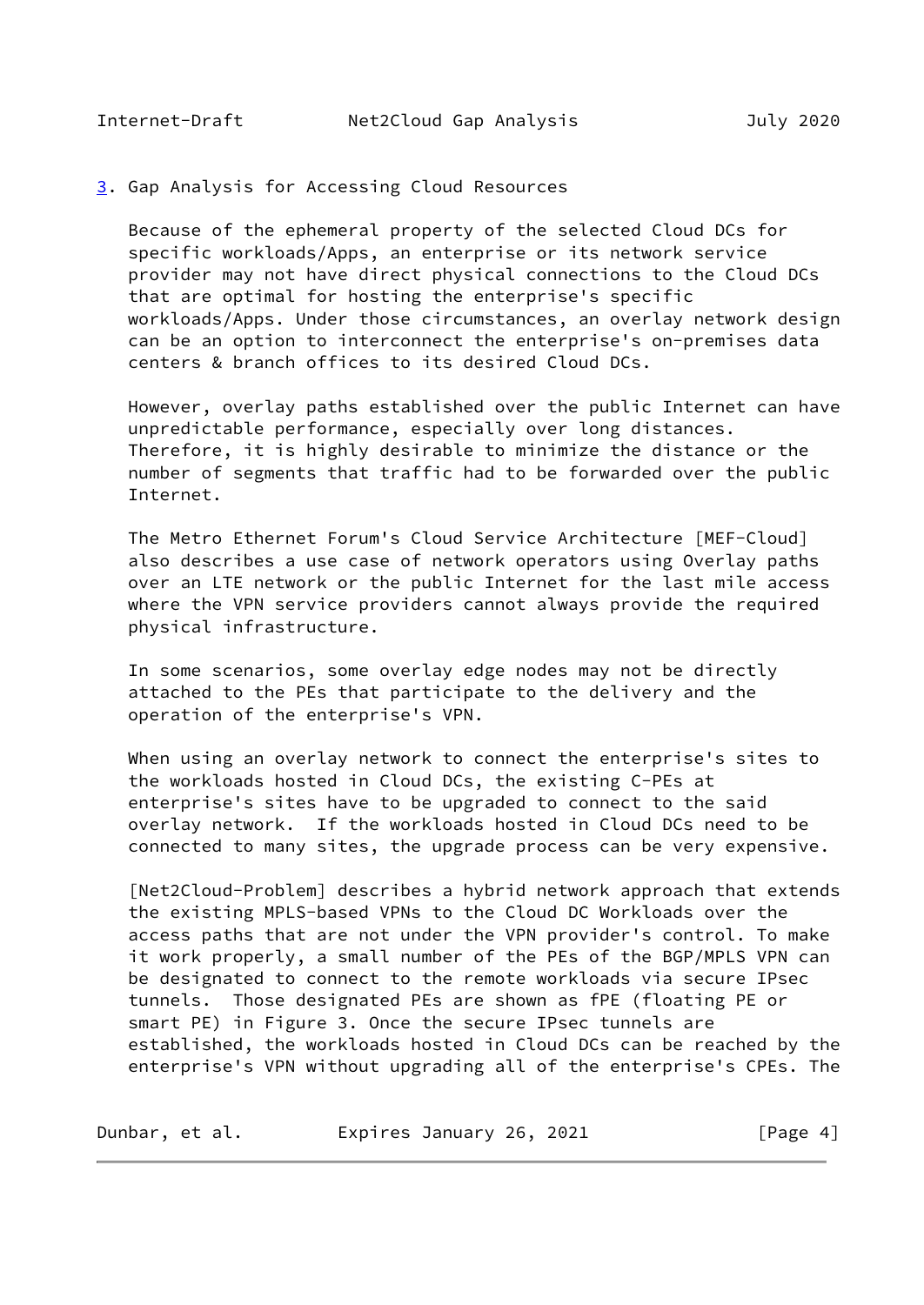only CPE that needs to connect to the overlay network would be a virtualized CPE instantiated within the cloud DC.



Figure 1: VPN Extension to Cloud DC

 In Figure 1, the optimal Cloud DC to host the workloads (as a function of the proximity, capacity, pricing, or any other criteria chosen by the enterprises) does not have a direct connection to the PEs of the NGP/MPLS VPN that interconnects the enterprise's sites.

| Dunbar, et al. | Expires January 26, 2021 | [Page 5] |
|----------------|--------------------------|----------|
|----------------|--------------------------|----------|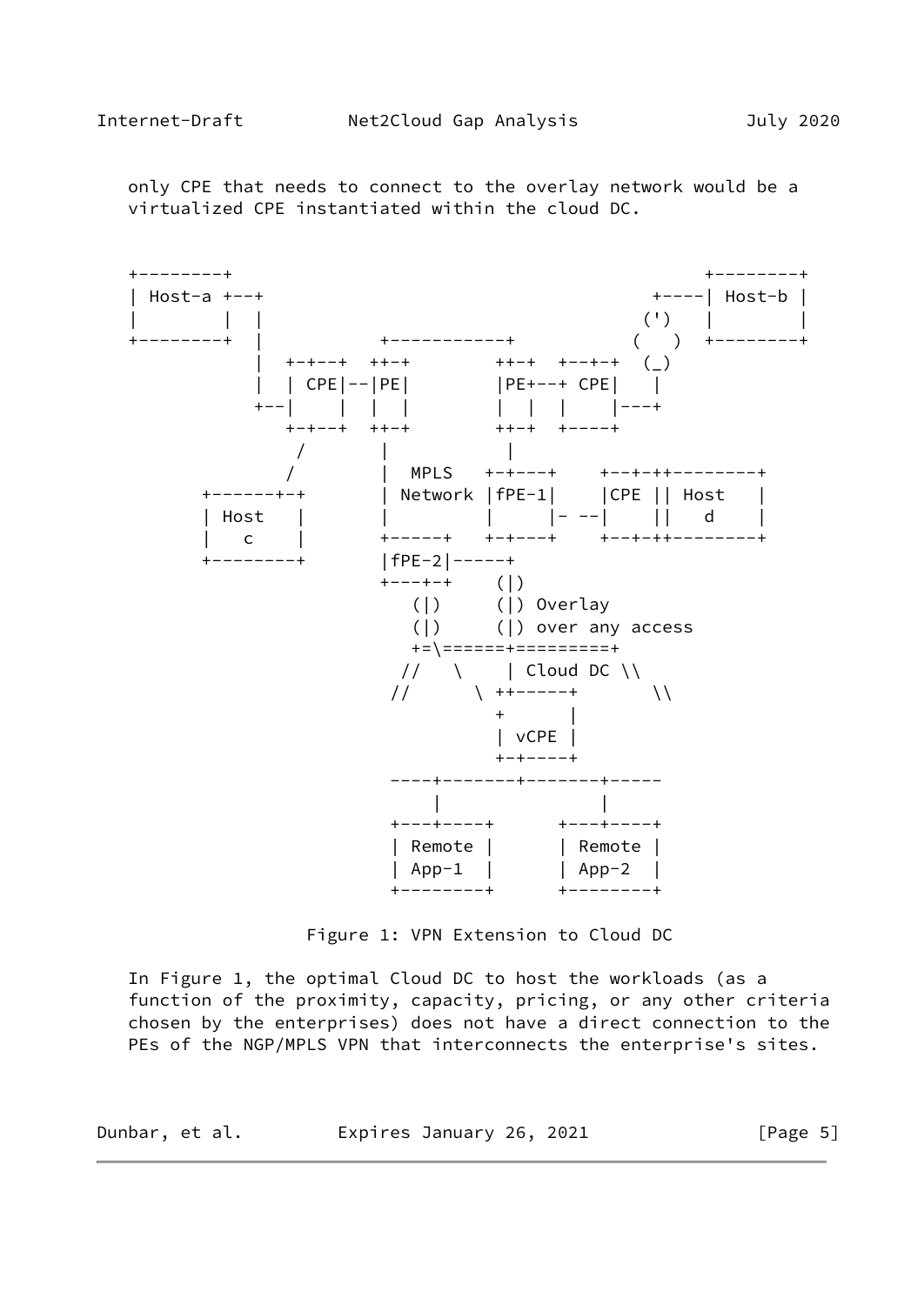<span id="page-5-1"></span>

<span id="page-5-0"></span>[3.1](#page-5-0). Multiple PEs connecting to virtual CPEs in Cloud DCs

 To extend BGP/MPLS VPNs to virtual CPEs in Cloud DCs, it is necessary to establish secure tunnels (such as IPsec tunnels) between the PEs and the vCPEs.

 Even though a set of PEs can be manually selected for a specific cloud data center, there are no standard protocols for those PEs to interact with the vCPEs instantiated in the third party cloud data centers over unsecure networks. The interaction includes exchanging performance, route information, etc..

 When there is more than one PE available for use (as there should be for resiliency purposes or because of the need to support multiple cloud DCs geographically scattered), it is not straightforward to designate an egress PE to remote vCPEs based on applications. It might not be possible for PEs to recognize all applications because too much traffic traversing the PEs.

 When there are multiple floating PEs that have established IPsec tunnels with a remote CPE, the remove CPE can forward outbound traffic to the optimal PE, which in turn forwards traffic to egress PEs to reach the final destinations. However, it is not straightforward for the ingress PE to select which egress PEs to send traffic. For example, in Figure 1:

 - fPE-1 is the optimal PE for communication between App-1 <-> Host-a due to latency, pricing or other criteria.

 - fPE-2 is the optimal PE for communication between App-1 <-> Host-b.

<span id="page-5-2"></span>[3.2](#page-5-2). Access Control for workloads in the Cloud DCs

 There is widespread diffusion of access policy for Cloud Resource, some of which is not easy for verification and validation. Because there are multiple parties involved in accessing Cloud Resources, policy enforcement points are not easily visible for policy refinement, monitoring, and testing.

| Dunbar, et al. | Expires January 26, 2021 | [Page 6] |
|----------------|--------------------------|----------|
|----------------|--------------------------|----------|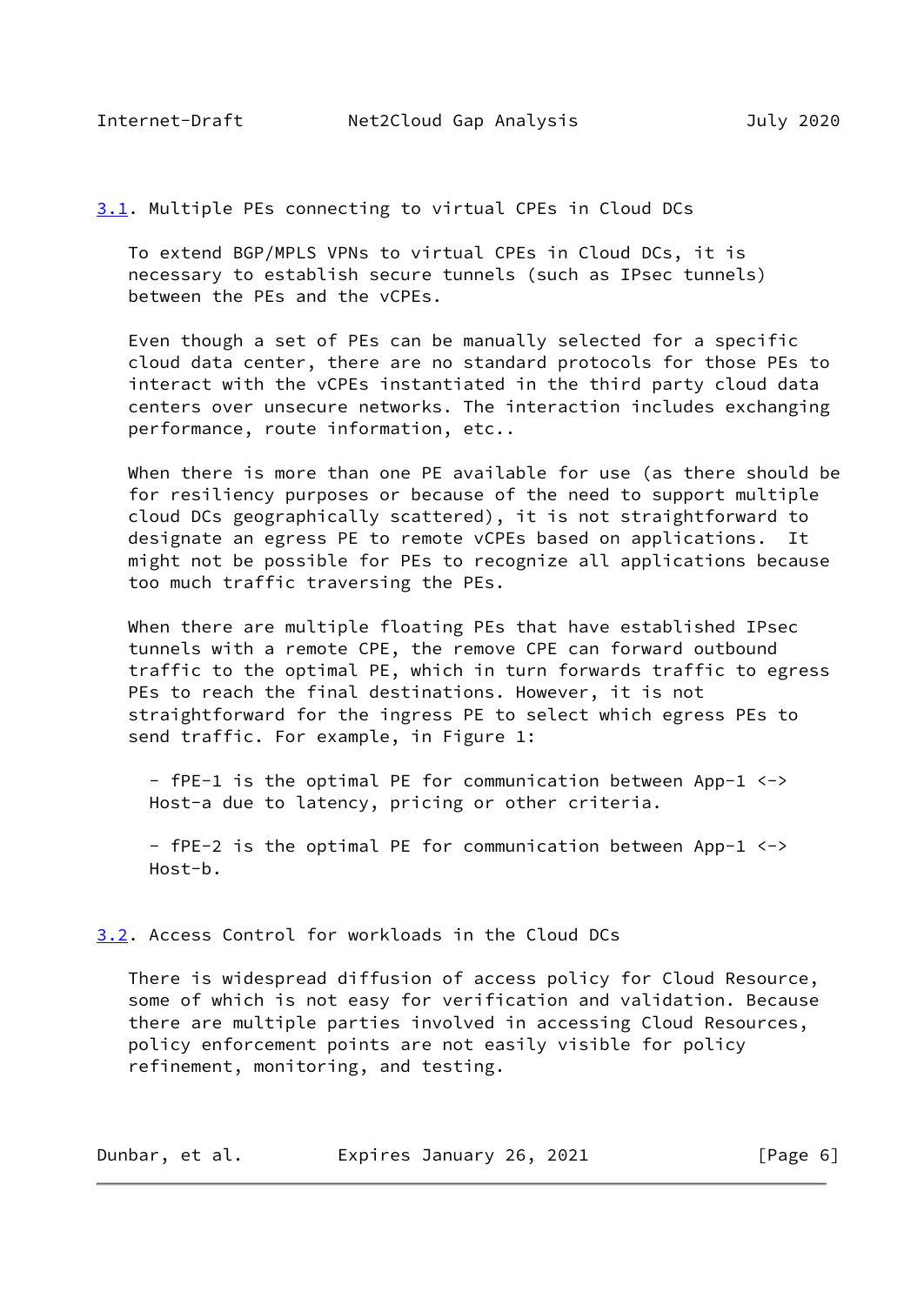<span id="page-6-1"></span> The current state of the art for specifying access policies for Cloud Resources could be improved by having automated and reliable tools to map the user-friendly (natural language) rules into machine readable policies and to provide interfaces for enterprises to self manage policy enforcement points for their own workloads.

#### <span id="page-6-0"></span>[3.3](#page-6-0). NAT Traversal

 Cloud DCs that only assign private IPv4 addresses to the instantiated workloads assume that traffic to/from the workload usually needs to traverse NATs.

 There is no automatic way for an enterprise's network controller to be informed of the NAT properties for its workloads in Cloud DCs

 One potential solution could be utilizing the messages sent during initialization of an IKE VPN when NAT Traversal option is enabled. There are some inherent problems while sending IPSec packets through NAT devices. One way to overcome these problems is to encapsulate IPSec packets in UDP. To do this effectively, there is a discovery phase in IKE (Phase1) that tries to determine if either of the IPSec gateways is behind a NAT device. If a NAT device is found, IPSec over-UDP is proposed during IPSec (Phase 2) negotiation. If there is no NAT device detected, IPSec is used

 Another potential solution could be allowing the virtual CPE in Cloud DCs to solicit a STUN (Session Traversal of UDP Through Network Address Translation, [\[RFC3489](https://datatracker.ietf.org/doc/pdf/rfc3489)]) Server to get the information about the NAT property, the public IP addresses and port numbers so that such information can be communicated to the relevant peers.

<span id="page-6-2"></span>[3.4](#page-6-2). BGP between PEs and remote CPEs via Internet

 Even though an EBGP (external BGP) Multi-Hop design can be used to connect peers that are not directly connected to each other, there are still some issues about extending BGP from MPLS VPN PEs to remote CPEs in cloud DCs via any access path (e.g., Internet).

 The path between the remote CPEs and VPN PEs that maintain VPN routes can traverse untrusted segments.

| Dunbar, et al. | Expires January 26, 2021 |  |  | [Page 7] |  |
|----------------|--------------------------|--|--|----------|--|
|----------------|--------------------------|--|--|----------|--|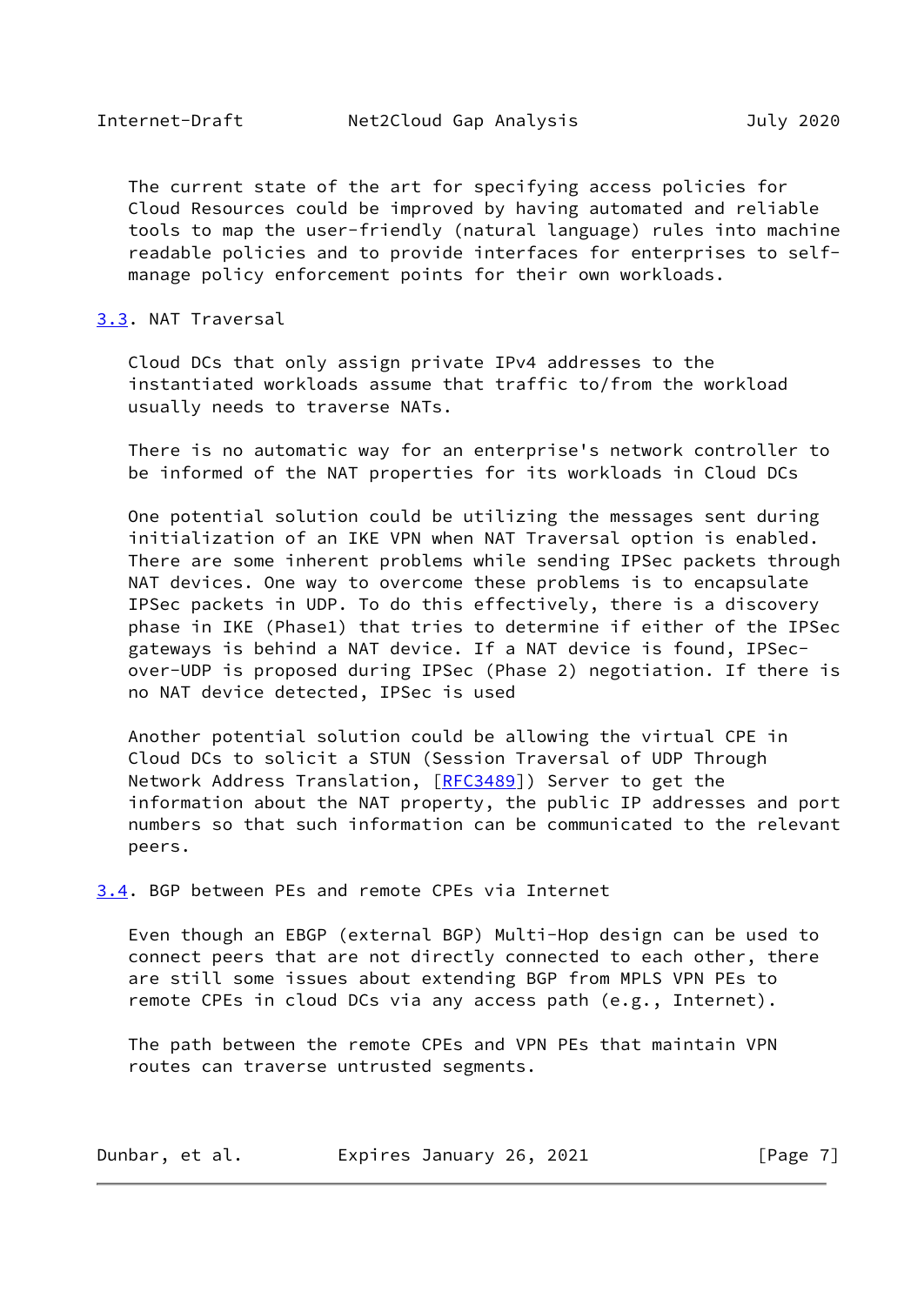<span id="page-7-1"></span> EBGP Multi-hop design requires configuration on both peers, either manually or via NETCONF from a controller. To use EBGP between a PE and remote CPEs, the PE has to be manually configured with the "next-hop" set to the IP address of the CPEs. When remote CPEs, especially remote virtualized CPEs are dynamically instantiated or removed, the configuration of Multi-Hop EBGP on the PE has to be changed accordingly.

 Egress peering engineering (EPE) is not sufficient. Running BGP on virtualized CPEs in Cloud DCs requires GRE tunnels to be established first, which requires the remote CPEs to support address and key management capabilities. [RFC 7024](https://datatracker.ietf.org/doc/pdf/rfc7024) (Virtual Hub & Spoke) and Hierarchical VPN do not support the required properties.

 Also, there is a need for a mechanism to automatically trigger configuration changes on PEs when remote CPEs' are instantiated or moved (leading to an IP address change) or deleted.

 EBGP Multi-hop design does not include a security mechanism by default. The PE and remote CPEs need secure communication channels when connecting via the public Internet.

 Remote CPEs, if instantiated in Cloud DCs might have to traverse NATs to reach PEs. It is not clear how BGP can be used between devices located beyond the NAT and the devices located behind the NAT. It is not clear how to configure the Next Hop on the PEs to reach private IPv4 addresses.

#### <span id="page-7-0"></span>[3.5](#page-7-0). Multicast traffic from/to the remote edges

 Among the multiple floating PEs that are reachable from a remote CPE in a Cloud DC, multicast traffic sent by the remote CPE towards the MPLS VPN can be forwarded back to the remote CPE due to the PE receiving the multicast packets forwarding the multicast/broadcast frame to other PEs that in turn send to all attached CPEs. This process may cause traffic loops.

Dunbar, et al. Expires January 26, 2021 [Page 8]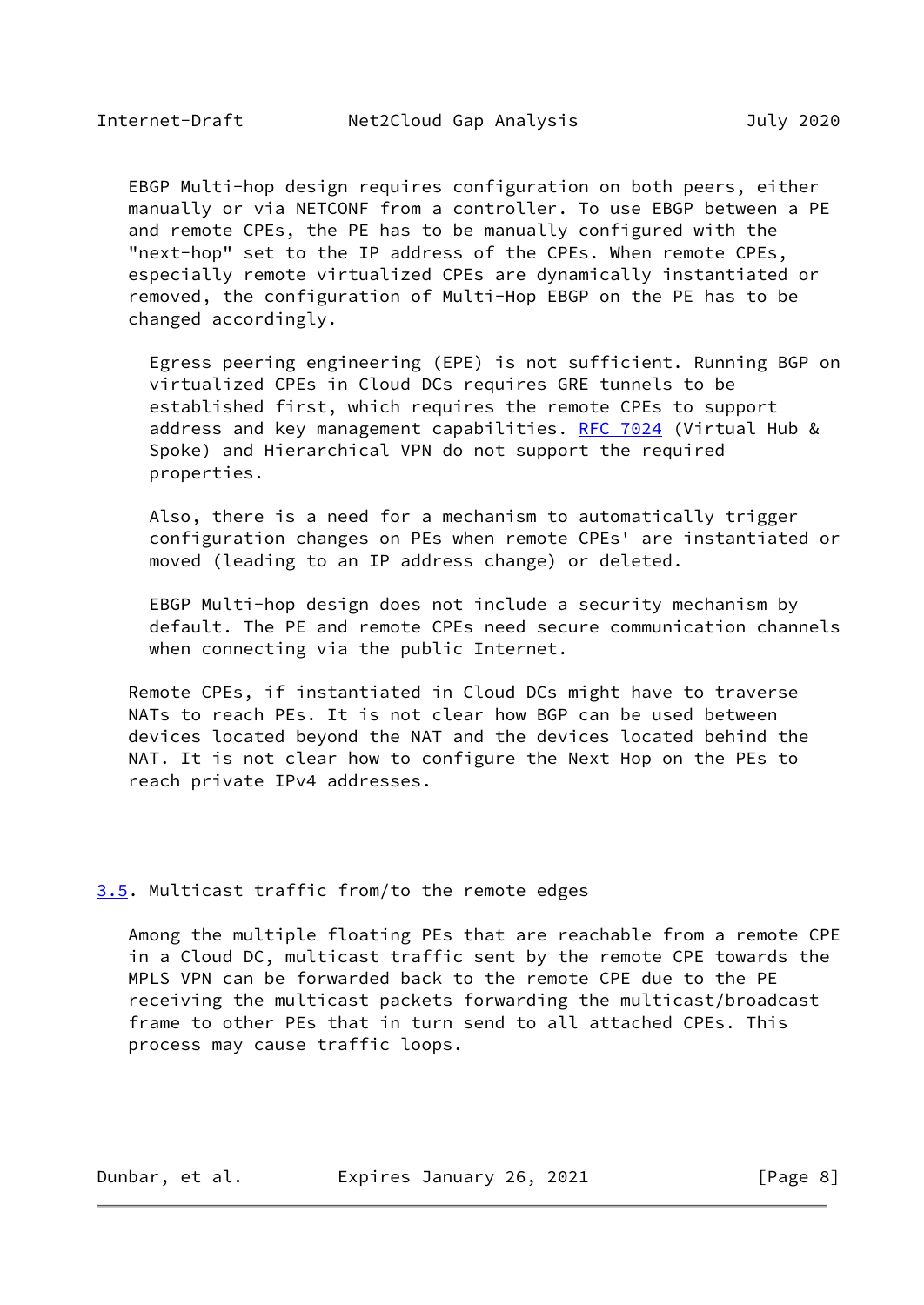<span id="page-8-1"></span> This problem can be solved by selecting one floating PE as the CPE's Designated Forwarder, similar to TRILL's Appointed Forwarders  $TRFC6325$ ].

 BGP/MPLS VPNs do not have features like TRILL's Appointed Forwarders.

## <span id="page-8-0"></span>[4](#page-8-0). Gap Analysis of Traffic over Multiple Underlay Networks

 Very often the Hybrid Cloud DCs are interconnected by multiple types of underlay networks, such as VPN, public Internet, wireless and wired infrastructures, etc. Sometimes the enterprises' VPN providers do not have direct access to the Cloud DCs that host some specific applications or workloads operated by the enterprise.

 When reached by an untrusted network, all sensitive data to/from this virtual CPE have to be encrypted, usually by means of IPsec tunnels. When reached by a trusted direct connect paths, sensitive data can be forwarded without encryption for better performance.

 If a virtual CPE in Cloud DC can be reached by both trusted and untrusted paths, better performance can be achieved to have a mixed encrypted and unencrypted traffic depending which paths the traffic is forwarded. However, there is no appropriate control plane protocol to achieve this automatically.

 Some networks achieve the IPsec tunnel automation by using the modified NHRP protocol [\[RFC2332](https://datatracker.ietf.org/doc/pdf/rfc2332)] to register network facing ports of the edge nodes with their Controller (or NHRP server), which then maps a private VPN address to a public IP address of the destination node/port. DSVPN [\[DSVPN\]](#page-16-2) or DMVPN [[DMVPN\]](#page-16-3) are used to establish tunnels between WAN ports of SDWAN edge nodes.

 NHRP was originally intended for ATM address resolution, and as a result, it misses many attributes that are necessary for dynamic virtual C-PE registration to the controller, such as:

 - Interworking with the MPLS VPN control plane. An overlay edge can have some ports facing the MPLS VPN network over which packets can be forwarded without any encryption and some ports facing the

| Dunbar, et al. | Expires January 26, 2021 | [Page 9] |
|----------------|--------------------------|----------|
|----------------|--------------------------|----------|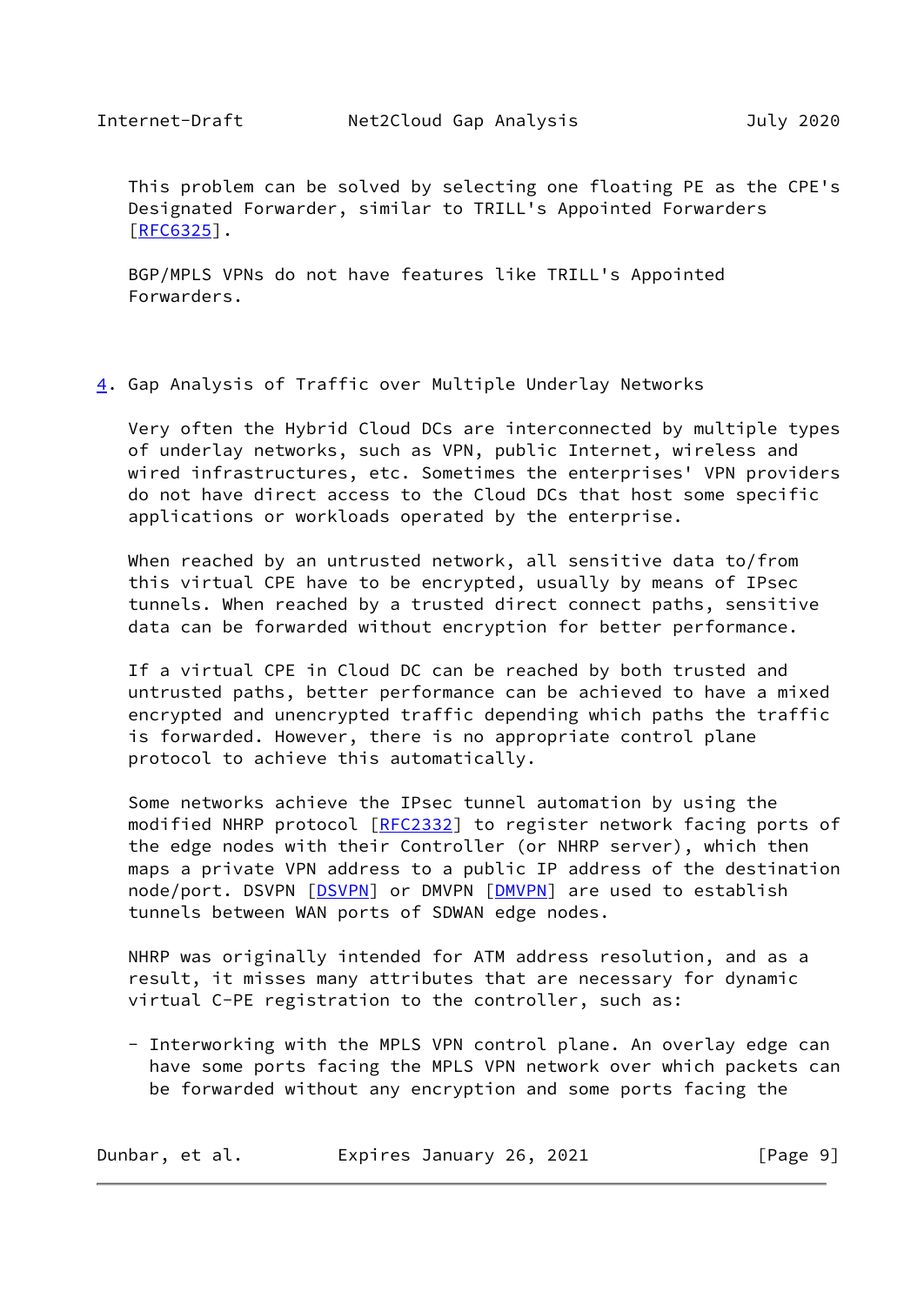<span id="page-9-1"></span> public Internet over which sensitive traffic needs to be encrypted.

- Scalability: NHRP/DSVPN/DMVPN work fine with small numbers of edge nodes. When a network has more than 100 nodes, these protocols do not scale well.
- NHRP does not have the IPsec attributes, which are needed for peers to build Security Associations over the public Internet.
- NHRP messages do not have any field to encode the C-PE supported encapsulation types, such as IPsec-GRE or IPsec-VxLAN.
- NHRP messages do not have any field to encode C-PE Location identifiers, such as Site Identifier, System ID, and/or Port ID.
- NHRP messages do not have any field to describe the gateway(s) to which the C-PE is attached. When a C-PE is instantiated in a Cloud DC, it is desirable for the C-PE's owner to be informed about how and where the C-PE is attached.
- NHRP messages do not have any field to describe C-PE's NAT properties if the C-PE is using private IPv4 addresses, such as the NAT type, Private address, Public address, Private port, Public port, etc.
- <span id="page-9-0"></span>[5](#page-9-0). Aggregating VPN paths and Internet paths

 Most likely, enterprises (especially the largest ones) already have their C-PEs interconnected by VPNs, based upon VPN techniques like EVPN, L2VPN, or L3VPN. Their VPN providers might have direct paths/links to the Cloud DCs that host their workloads and applications.

When there is short term high traffic volume that can't justify increasing the VPNs capacity, enterprises can utilize public internet to reach their Cloud vCPEs. Then it is necessary for the vCPEs to communicate with the controller on how traffic is distributed among multiple heterogeneous underlay networks and to manage secure tunnels over untrusted networks.

Dunbar, et al. Expires January 26, 2021 [Page 10]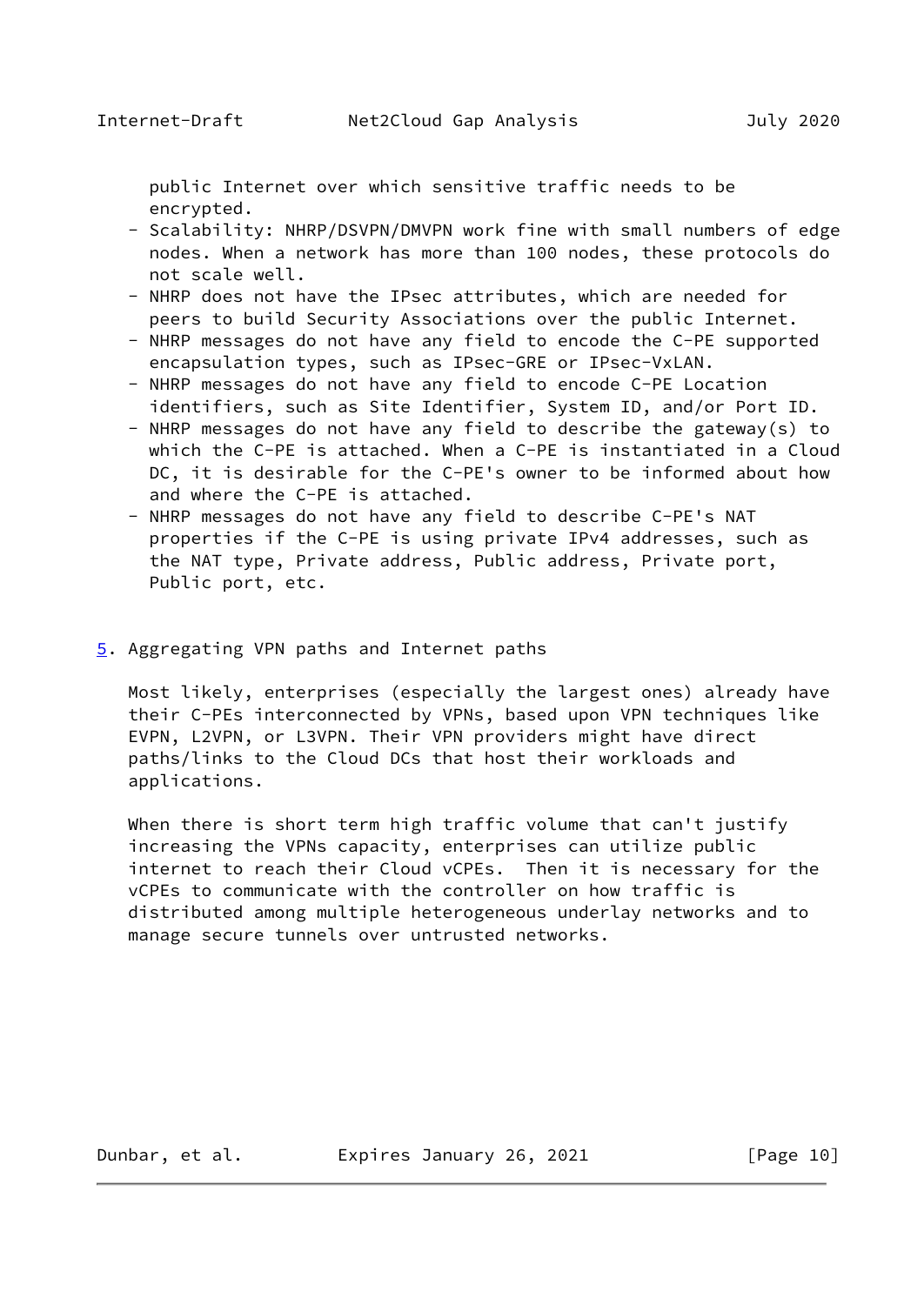

Figure 2: vCPEs reached by Hybrid Paths

5.1. Control Plane for Cloud Access via Heterogeneous Networks

 The Control Plane for managing applications and workloads in cloud DCs reachable by heterogeneous networks need to include the following properties:

- vCPE in a cloud DCs needs to communicate with its controller of the properties of the directly connected underlay networks.
- Need Controller-facilitated IPsec SA attributes and NAT information distribution
	- o The controller facilitates and manages the peer authentication for all IPsec tunnels terminated at the vCPEs.
- Establishing and Managing the topology and reachability for services attached to the vCPEs in Cloud DCs.
	- o This is for the overlay layer's route distribution, so that a vCPE can populate its overlay routing table with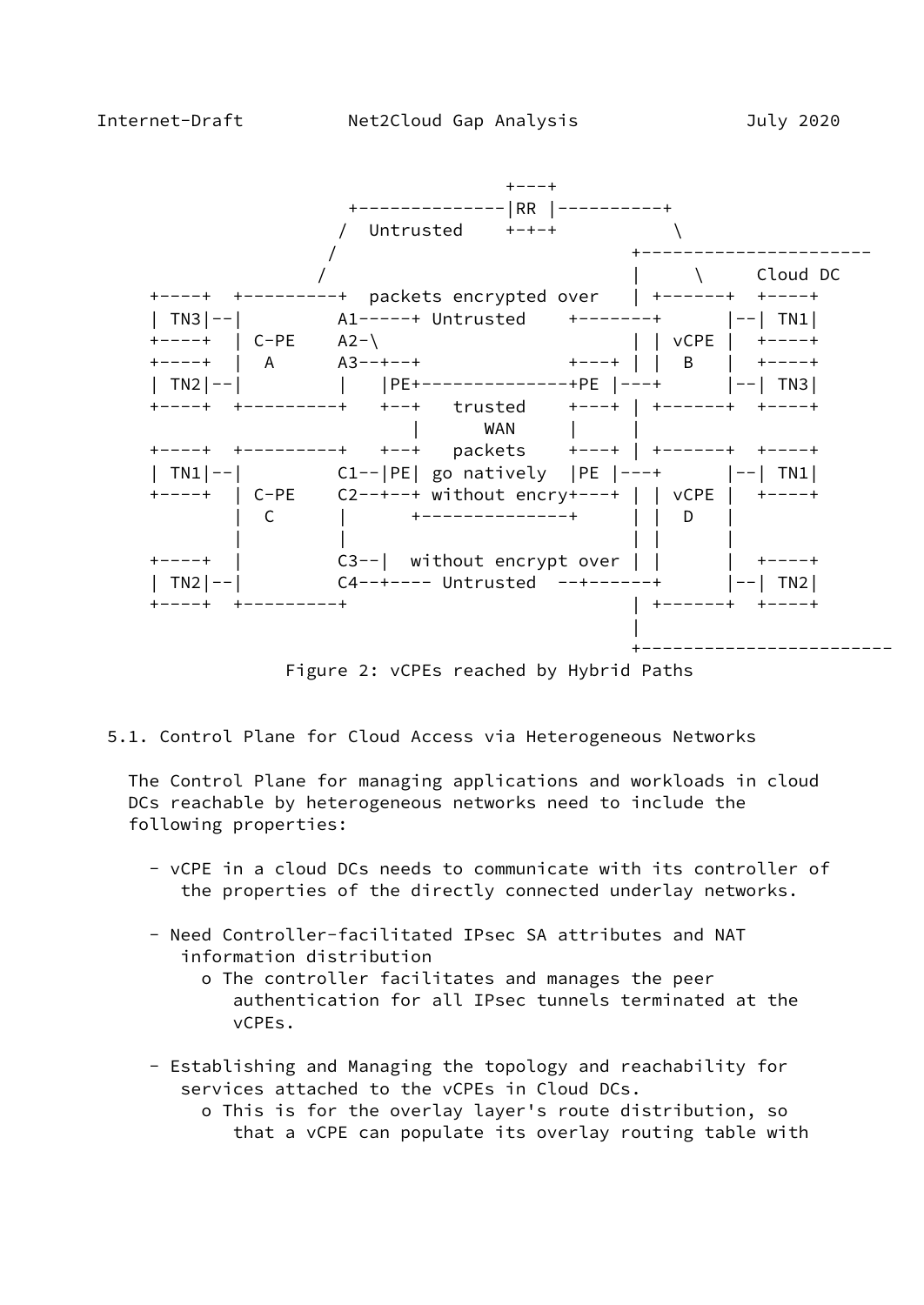Dunbar, et al. Expires January 26, 2021 [Page 11]

<span id="page-11-0"></span>

| Internet-Draft | Net2Cloud Gap Analysis |  |  | July 2020 |
|----------------|------------------------|--|--|-----------|
|----------------|------------------------|--|--|-----------|

 entries that identify the next hop for reaching a specific route/service attached to the vCPEs.

#### 5.2. Using BGP UPDATE Messages

5.2.1. Lack ways to differentiate traffic in Cloud DCs

 One enterprise can have different types of applications in one Cloud DC. Some can be production applications, some can be testing applications, and some can belong to one specific departments. The traffic to/from different applications might need to traverse different network paths or need to be differentiated by Control plane and data plane.

 BGP already has built-in mechanisms, like Route Target, to differentiate different VPNs. But Route Target (RT) is for MPLS based VPNs, therefore RT is not appropriate to directly apply to virtual paths laid over mixed VPNs, IPsec or public underlay networks.

5.2.2. Miss attributes in Tunnel-Encap

<span id="page-11-2"></span> [Tunnel-Encap] describes the BGP UPDATE Tunnel Path Attribute that advertises endpoints' tunnel encapsulation capabilities for the respective attached client routes encoded in the MP-NLRI Path Attribute. The receivers of the BGP UPDATE can use any of the supported encapsulations encoded in the Tunnel Path Attribute for the routes encoded in the MP-NLRI Path Attribute.

Here are some of the issues raised by using [*Tunnel-Encap*] to distribute the property of client routes be carried by mixed of hybrid networks:

- [[Tunnel-Encap\]](#page-11-2) doesn't have encoding methods to advertise that a route can be carried by mixed of IPsec tunnels and other already supported tunnels.
- The mechanism defined in [[Tunnel-Encap\]](#page-11-2) does not facilitate the exchange of IPsec SA-specific attributes.

## <span id="page-11-1"></span>[5.3](#page-11-1). SECURE-EVPN/BGP-EDGE-DISCOVERY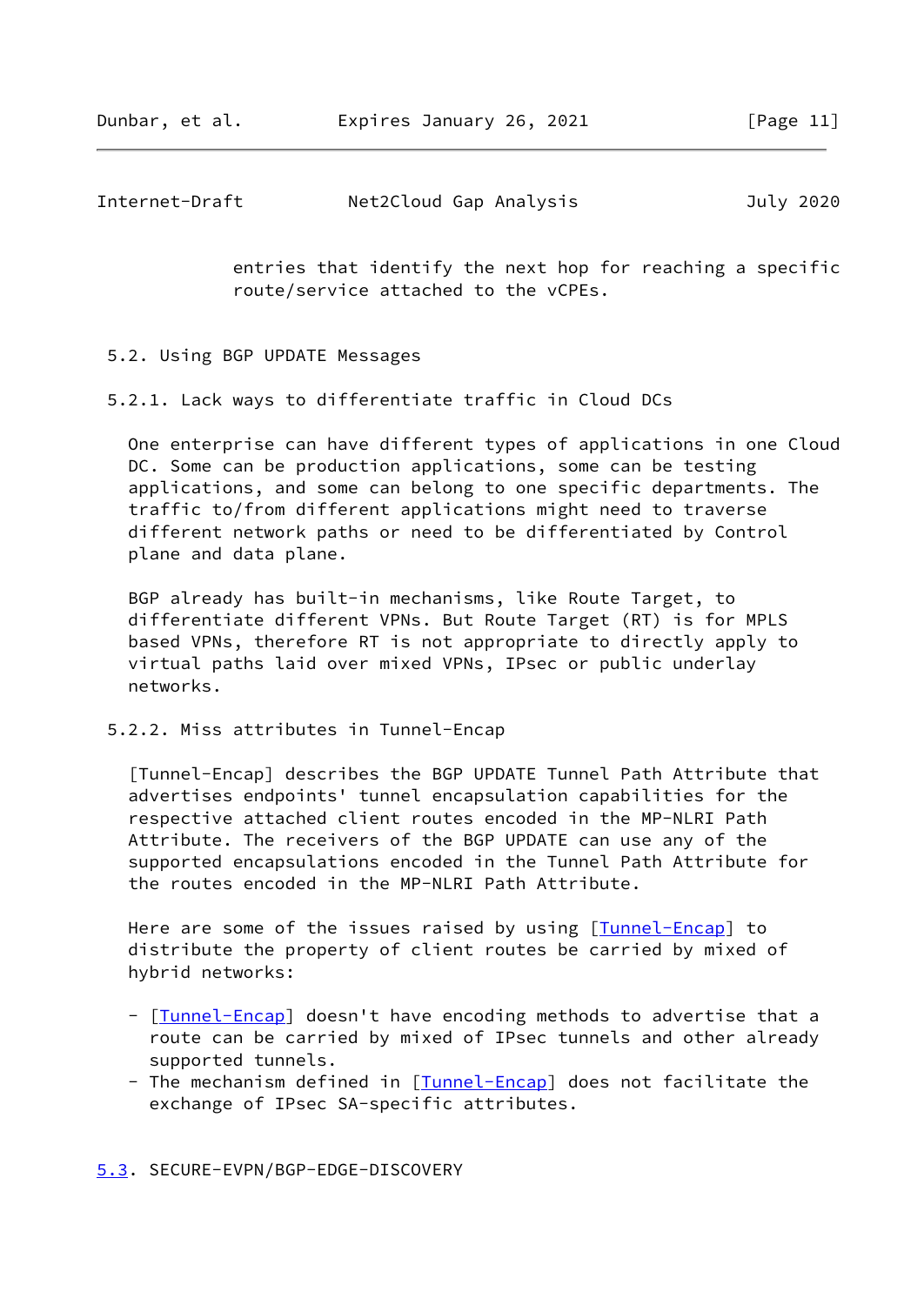[SECURE-EVPN] describes a solution that utilize BGP as control plane for the Scenario #1 described in [\[BGP-SDWAN-Usage](#page-16-4)]. It relies upon a

| Dunbar, et al. | Expires January 26, 2021 | [Page 12] |
|----------------|--------------------------|-----------|
|----------------|--------------------------|-----------|

<span id="page-12-1"></span>

| Internet-Draft | Net2Cloud Gap Analysis | July 2020 |
|----------------|------------------------|-----------|
|                |                        |           |

 BGP cluster design to facilitate the key and policy exchange among PE devices to create private pair-wise IPsec Security Associations. [\[Secure-EVPN](#page-12-2)] attaches all the IPsec SA information to the actual client routes.

 [BGP-Edge-DISCOVERY] proposes BGP UPDATEs from client routers only include the IPsec SA identifiers (ID) to reference the IPsec SA attributes being advertised by separate Underlay Property BGP UPDATE messages. If a client route can be encrypted by multiple IPsec SAs, then multiple IPsec SA IDs are included in the Tunnel-Encap Path attribute for the client route.

 [BGP-Edge-DISCOVERY] proposes detailed IPsec SA attributes are advertised in a separate BGP UPDATE for the underlay networks.

<span id="page-12-2"></span> [Secure-EVPN] and [BGP-Edge-Discovery] differs in the information included in the client routes. [\[Secure-EVPN](#page-12-2)] attaches all the IPsec SA information to the actual client routes, whereas the [BGP-Edge- Discovery] only includes the IPsec SA IDs for the client routes. The IPsec SA IDs used by [BGP-Edge-Discovery] is pointing to the SA- Information which are advertised separately, with all the SA- Information attached to routes which describe the SDWAN underlay, such as WAN Ports or Node address.

## <span id="page-12-0"></span>[5.4](#page-12-0). SECURE-L3VPN

<span id="page-12-3"></span>[SECURE-L3VPN] describes a method to enrich BGP/MPLS VPN [[RFC4364](https://datatracker.ietf.org/doc/pdf/rfc4364)] capabilities to allow some PEs to connect to other PEs via public networks. [[SECURE-L3VPN\]](#page-12-3) introduces the concept of Red Interface & Black Interface used by PEs, where the RED interfaces are used to forward traffic into the VPN, and the Black Interfaces are used between WAN ports through which only IPsec-formatted packets are forwarded to the Internet or to any other backbone network, thereby eliminating the need for MPLS transport in the backbone.

 [SECURE-L3VPN] assumes PEs use MPLS over IPsec when sending traffic through the Black Interfaces.

 [SECURE-L3VPN] is useful, but it misses the aspects of aggregating VPN and Internet underlays. In addition: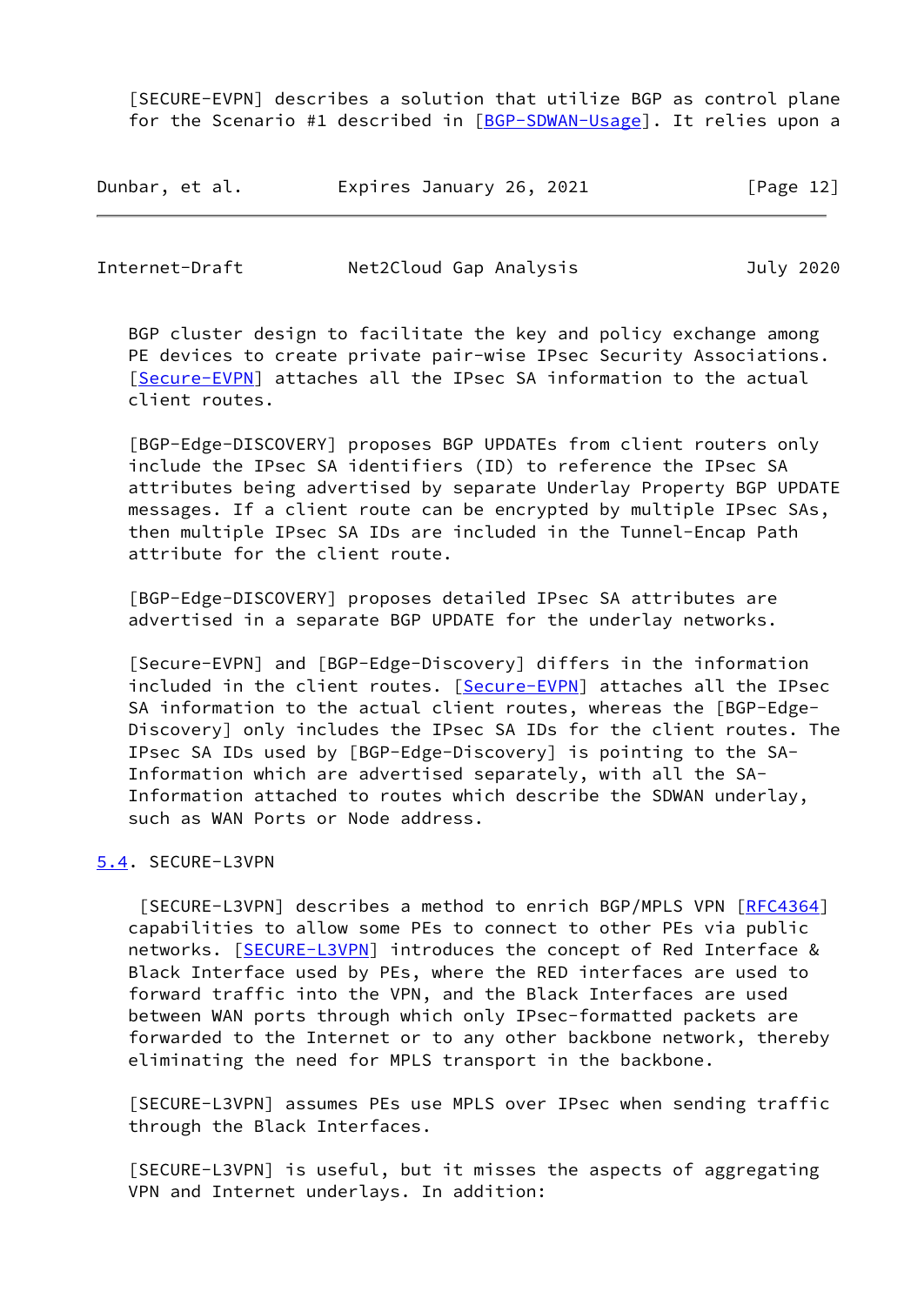- The [[SECURE-L3VPN\]](#page-12-3) assumes that a CPE "registers" with the RR. However, it does not say how. It assumes that the remote CPEs are pre-configured with the IPsec SA manually. For overlay networks to connect Hybrid Cloud DCs, Zero Touch Provisioning is expected. Manual configuration is not an option.

| Dunbar, et al. | Expires January 26, 2021 | [Page 13] |
|----------------|--------------------------|-----------|
|                |                          |           |

<span id="page-13-1"></span>

| Internet-Draft | Net2Cloud Gap Analysis | July 2020 |
|----------------|------------------------|-----------|
|----------------|------------------------|-----------|

- The [[SECURE-L3VPN\]](#page-12-3) assumes that C-PEs and RRs are connected via an IPsec tunnel. For management channel, TLS/DTLS is more economical than IPsec. The following assumption made by [\[SECURE-L3VPN](#page-12-3)] can be difficult to meet in the environment where zero touch provisioning is expected:

 A CPE must also be provisioned with whatever additional information is needed in order to set up an IPsec SA with each of the red RRs

- IPsec requires periodic refreshment of the keys. The [SECURE- L3VPN] does not provide any information about how to synchronize the refreshment among multiple nodes.
- IPsec usually sends configuration parameters to two endpoints only and lets these endpoints negotiate the key. The [[SECURE-L3VPN\]](#page-12-3) assumes that the RR is responsible for creating/managing the key for all endpoints. When one endpoint is compromised, all other connections may be impacted.

## <span id="page-13-0"></span>[5.5](#page-13-0). Preventing attacks from Internet-facing ports

When C-PEs have Internet-facing ports, additional security risks are raised.

 To mitigate security risks, in addition to requiring Anti-DDoS features on C-PEs, it is necessary for C-PEs to support means to determine whether traffic sent by remote peers is legitimate to prevent spoofing attacks, in particular.

## <span id="page-13-2"></span>[6](#page-13-2). Gap Summary

Here is the summary of the technical gaps discussed in this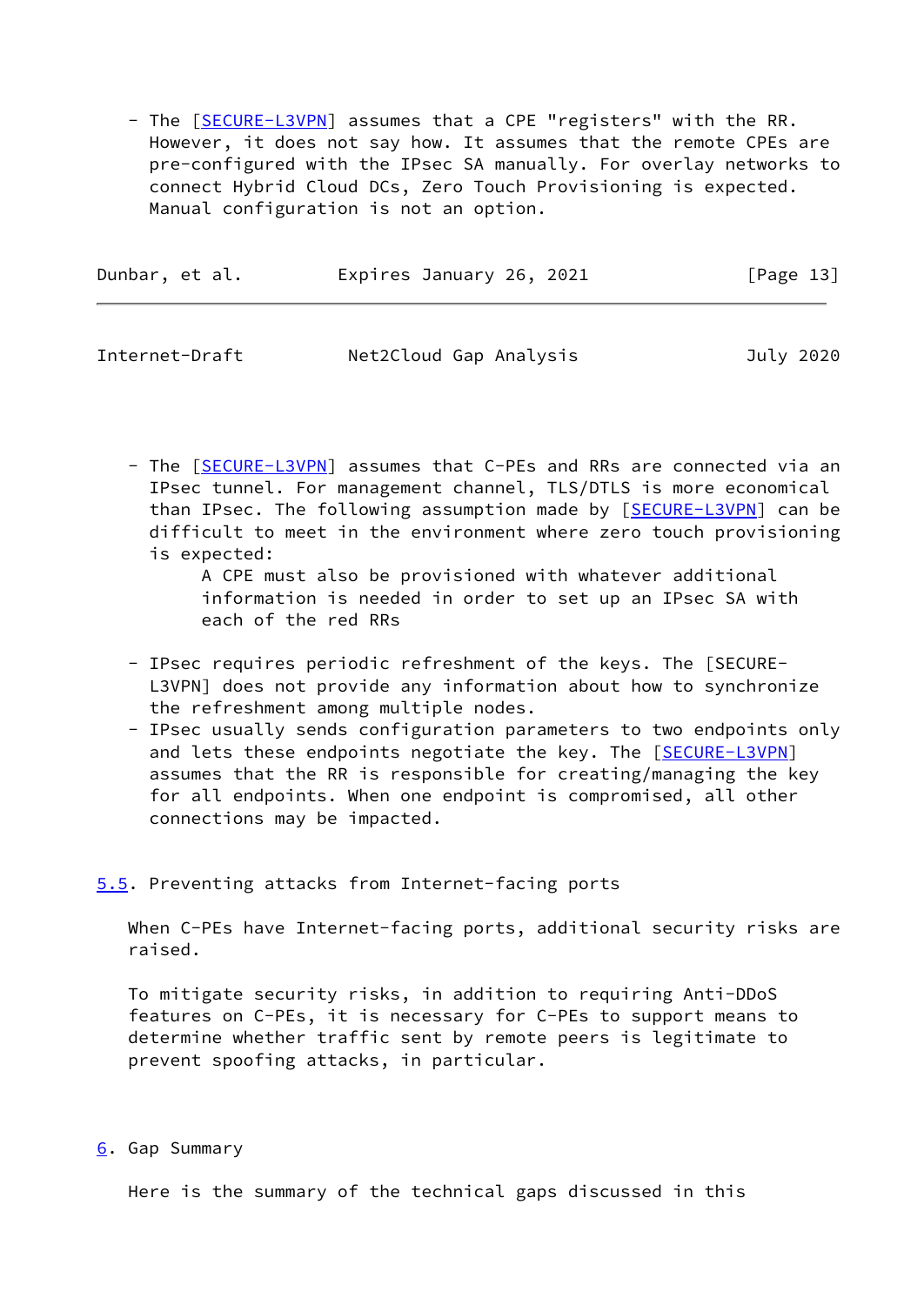#### document:

- For Accessing Cloud Resources
	- a) Traffic Path Management: when a remote vCPE can be reached by multiple PEs of one provider VPN network, it is not

| Dunbar, et al. | Expires January 26, 2021 | [Page 14] |
|----------------|--------------------------|-----------|
|                |                          |           |

<span id="page-14-1"></span>

| Internet-Draft | Net2Cloud Gap Analysis | July 2020 |
|----------------|------------------------|-----------|
|                |                        |           |

 straightforward to designate which egress PE to the remote vCPE based on applications or performance.

- b) NAT Traversal: There is no automatic way for an enterprise's network controller to be informed of the NAT properties for its workloads in Cloud DCs.
- c) There is no loop prevention for the multicast traffic to/from remote vCPE in Cloud DCs.

 Needs a feature like Appointed Forwarder specified by TRILL to prevent multicast data frames from looping around.

d) BGP between PEs and remote CPEs via untrusted networks.

 - Missing control plane to manage the propagation of the property of networks connected to the virtual nodes in Cloud DCs.

 BGP UPDATE propagate client's routes information, but don't distinguish underlay networks.

 - Issues of aggregating traffic over private paths and Internet paths

- a) Control plane messages for different overlay segmentations needs to be differentiated. User traffic belonging to different segmentations need to be differentiated.
- b) BGP Tunnel Encap doesn't have ways to indicate a route or prefix that can be carried by both IPsec tunnels and VPN tunnels
- c) Missing clear methods in preventing attacks from Internet facing ports
- <span id="page-14-0"></span>[7](#page-14-0). Manageability Considerations

 Zero touch provisioning of overlay networks to interconnect Hybrid Clouds is highly desired. It is necessary for a newly powered up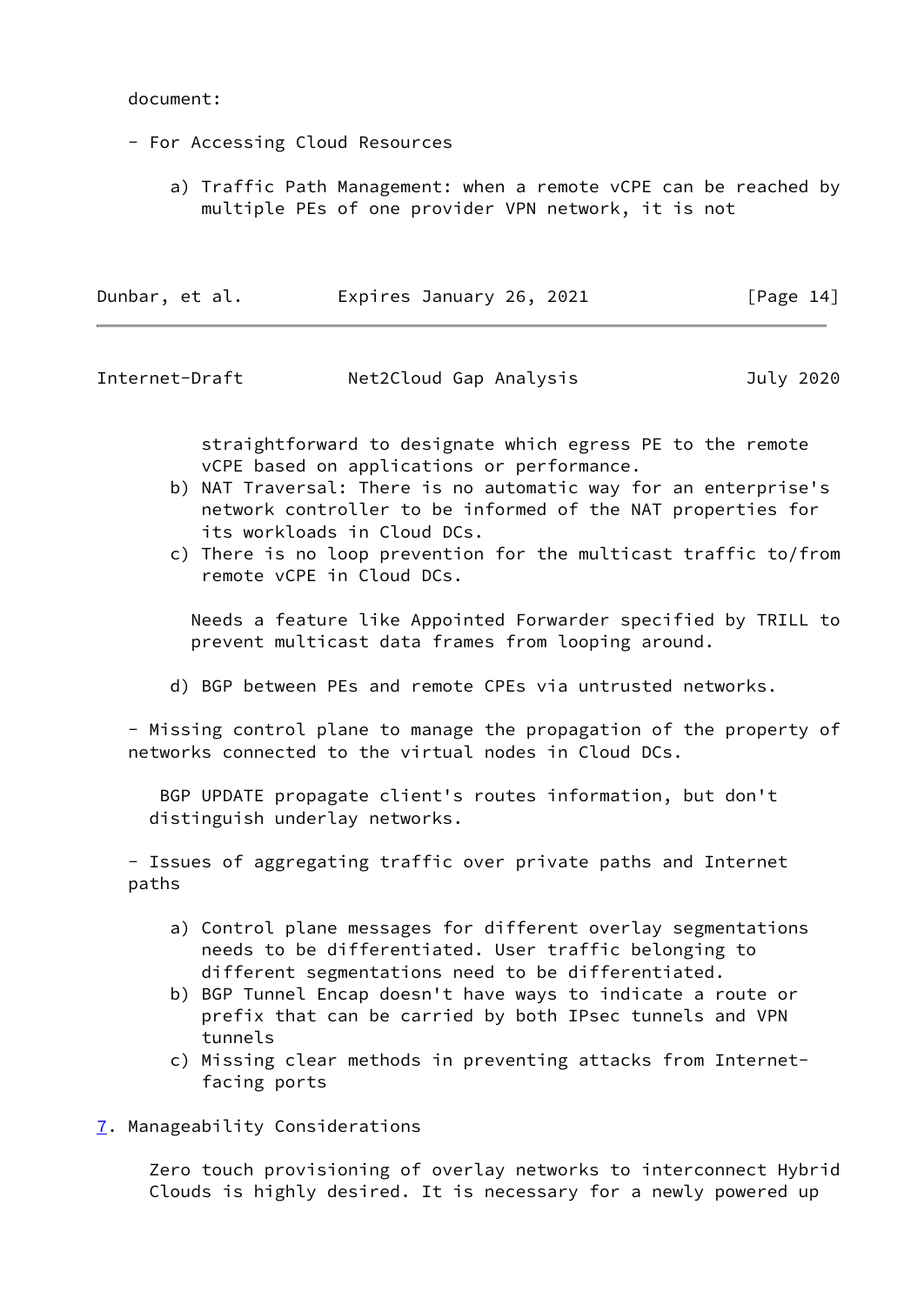edge node to establish a secure connection (by means of TLS, DTLS, etc.) with its controller.

| Dunbar, et al. | Expires January 26, 2021 | [Page 15] |
|----------------|--------------------------|-----------|
|                |                          |           |

<span id="page-15-1"></span>

| Internet-Draft | Net2Cloud Gap Analysis | July 2020 |
|----------------|------------------------|-----------|
|----------------|------------------------|-----------|

## <span id="page-15-0"></span>[8](#page-15-0). Security Considerations

 Cloud Services are built upon shared infrastructures, therefore not secure by nature.

 Secure user identity management, authentication, and access control mechanisms are important. Developing appropriate security measurements can enhance the confidence needed by enterprises to fully take advantage of Cloud Services.

## <span id="page-15-2"></span>[9](#page-15-2). IANA Considerations

 This document requires no IANA actions. RFC Editor: Please remove this section before publication.

<span id="page-15-3"></span>[10.](#page-15-3) References

<span id="page-15-4"></span>[10.1](#page-15-4). Normative References

 [RFC2119] Bradner, S., "Key words for use in RFCs to Indicate Requirement Levels", [BCP 14](https://datatracker.ietf.org/doc/pdf/bcp14), [RFC 2119,](https://datatracker.ietf.org/doc/pdf/rfc2119) March 1997.

<span id="page-15-5"></span>[10.2](#page-15-5). Informative References

- [RFC8192] S. Hares, et al, "Interface to Network Security Functions (I2NSF) Problem Statement and Use Cases", July 2017
- [RFC5521] P. Mohapatra, E. Rosen, "The BGP Encapsulation Subsequent Address Family Identifier (SAFI) and the BGP Tunnel Encapsulation Attribute", April 2009.

[BGP-EDGE-DISCOVERY] L. Dunbar, et al, "BGP UPDATE for SDWAN Edge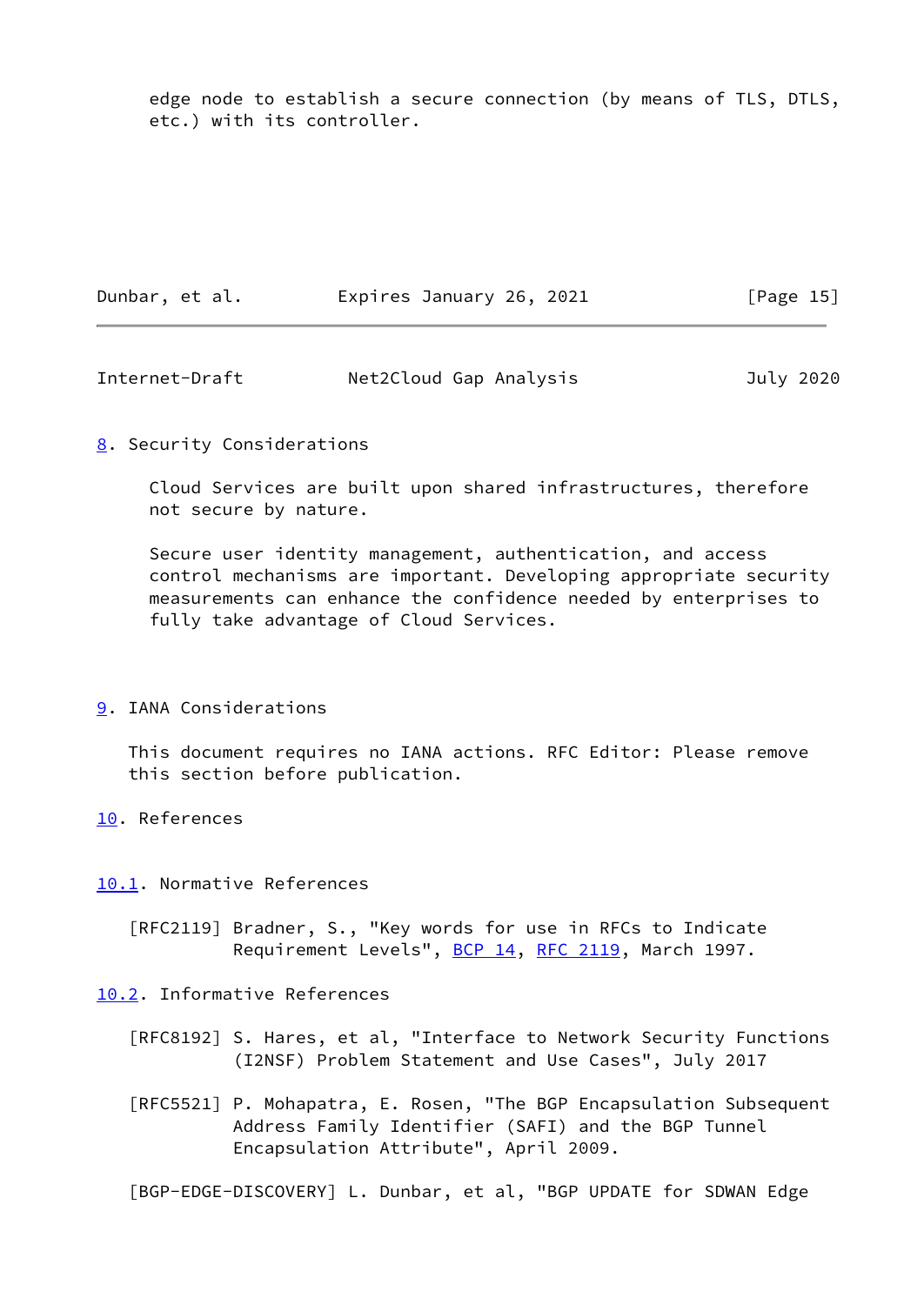Discovery ", [draft-dunbar-idr-sdwan-edge-discovery-00,](https://datatracker.ietf.org/doc/pdf/draft-dunbar-idr-sdwan-edge-discovery-00) Work-in-progress, July 2020.

<span id="page-16-4"></span> [BGP-SDWAN-Usage] L. Dunbar, et al, "BGP Usage for SDWAN Overlay Networks ", [draft-dunbar-bess-bgp-sdwan-usage-08](https://datatracker.ietf.org/doc/pdf/draft-dunbar-bess-bgp-sdwan-usage-08), work-in progress, July 2020.

Dunbar, et al. **Expires January 26, 2021** [Page 16]

<span id="page-16-1"></span>Internet-Draft Net2Cloud Gap Analysis July 2020

 [Tunnel-Encap] K. Patel, et al, "The BGP Tunnel Encapsulation Attribute", [draft-ietf-idr-tunnel-encaps-17](https://datatracker.ietf.org/doc/pdf/draft-ietf-idr-tunnel-encaps-17), July 2020.

[SECURE-EVPN] A. Sajassi, et al, [draft-sajassi-bess-secure-evpn-01](https://datatracker.ietf.org/doc/pdf/draft-sajassi-bess-secure-evpn-01), work in progress, March 2019.

 [SECURE-L3VPN] E. Rosen, "Provide Secure Layer L3VPNs over Public Infrastructure", [draft-rosen-bess-secure-l3vpn-00,](https://datatracker.ietf.org/doc/pdf/draft-rosen-bess-secure-l3vpn-00) work in-progress, July 2018

<span id="page-16-3"></span> [DMVPN] Dynamic Multi-point VPN: [https://www.cisco.com/c/en/us/products/security/dynamic](https://www.cisco.com/c/en/us/products/security/dynamic-multipoint-vpn-dmvpn/index.html) [multipoint-vpn-dmvpn/index.html](https://www.cisco.com/c/en/us/products/security/dynamic-multipoint-vpn-dmvpn/index.html)

<span id="page-16-2"></span> [DSVPN] Dynamic Smart VPN: [http://forum.huawei.com/enterprise/en/thread-390771-1-](http://forum.huawei.com/enterprise/en/thread-390771-1-1.html) [1.html](http://forum.huawei.com/enterprise/en/thread-390771-1-1.html)

 [ITU-T-X1036] ITU-T Recommendation X.1036, "Framework for creation, storage, distribution and enforcement of policies for network security", Nov 2007.

 [Net2Cloud-Problem] L. Dunbar and A. Malis, "Seamless Interconnect Underlay to Cloud Overlay Problem Statement", [draft-dm](https://datatracker.ietf.org/doc/pdf/draft-dm-net2cloud-problem-statement-02) [net2cloud-problem-statement-02](https://datatracker.ietf.org/doc/pdf/draft-dm-net2cloud-problem-statement-02), June 2018

<span id="page-16-0"></span>[11.](#page-16-0) Acknowledgments

 Acknowledgements to John Drake for his review and contributions. Many thanks to John Scudder for stimulating the clarification discussion on the Tunnel-Encap draft so that our gap analysis can be more accurate.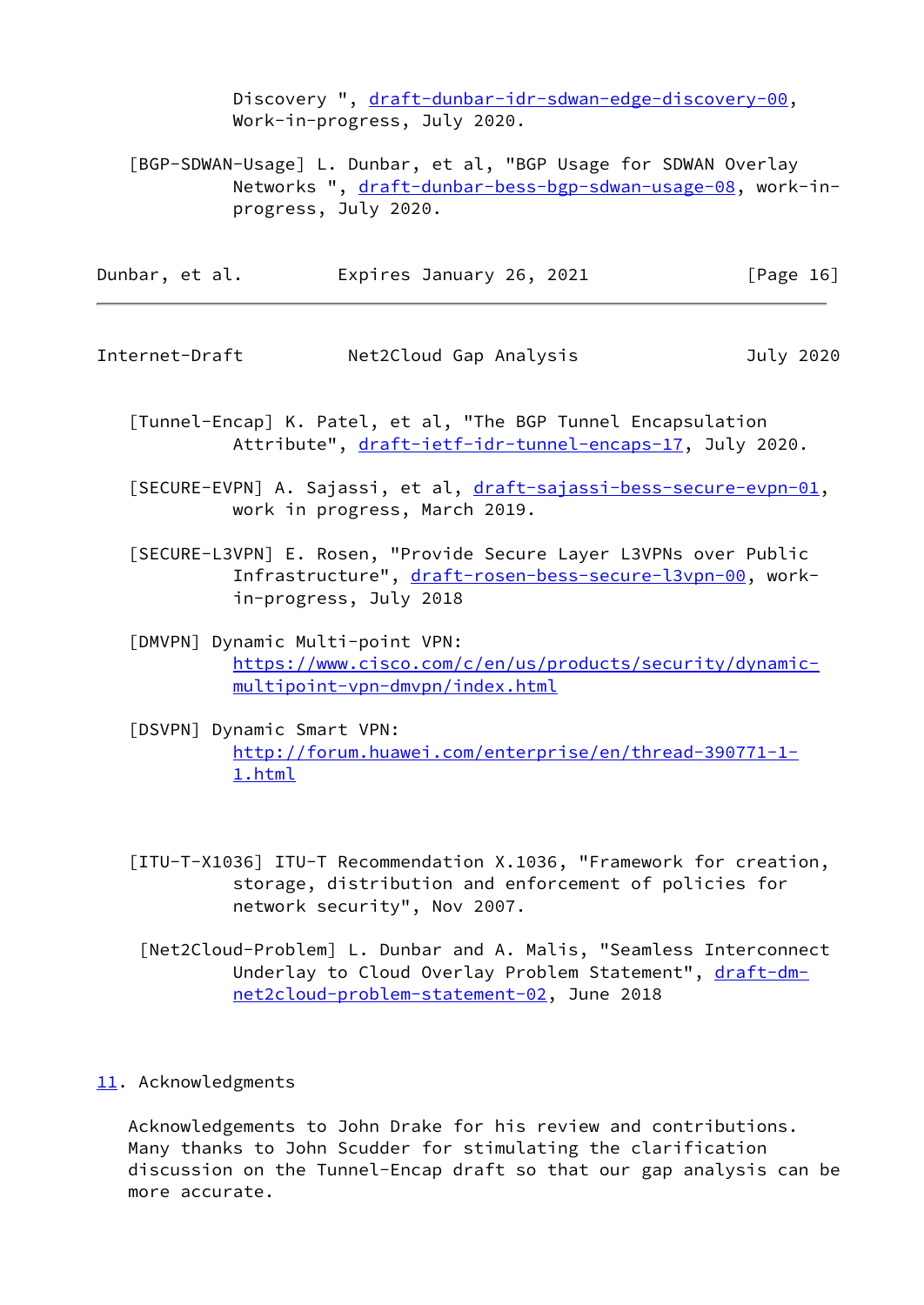This document was prepared using 2-Word-v2.0.template.dot.

| Dunbar, et al.                                                  | Expires January 26, 2021              | [Page $17$ ] |
|-----------------------------------------------------------------|---------------------------------------|--------------|
| Internet-Draft                                                  | Net2Cloud Gap Analysis                | July 2020    |
| Authors' Addresses                                              |                                       |              |
| Linda Dunbar<br>Futurewei<br>Email: ldunbar@futurewei.com       |                                       |              |
| Andrew G. Malis<br>Malis Consulting<br>Email: agmalis@gmail.com |                                       |              |
| Christian Jacquenet<br>Orange<br>Rennes, 35000<br>France        | Email: Christian.jacquenet@orange.com |              |